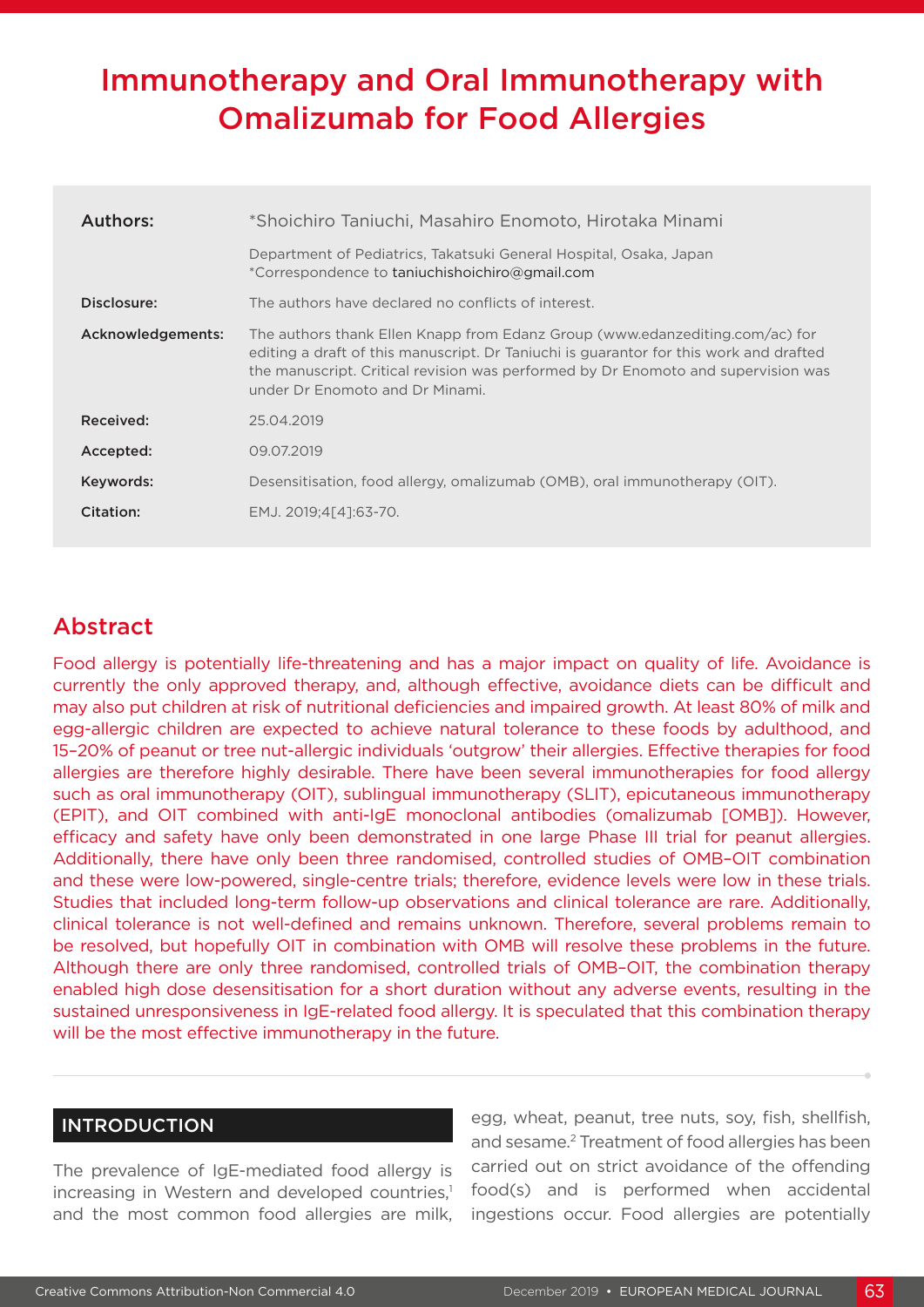life-threatening and have a major effect on the quality of life.3,4 Avoidance is currently the only approved therapy for food allergies, and although avoidance diets are effective, they can be difficult and may also put children at risk of nutritional deficiencies and impaired growth.5-7 At least 80% of milk and egg-allergic children are expected to achieve natural tolerance to these foods by adulthood, and 15–20% of peanut or tree nutallergic individuals outgrow their allergies.<sup>7</sup> Therefore, effective therapies for food allergies are highly desirable. There have been several immunotherapies for food allergies, such as oral immunotherapy (OIT), sublingual immunotherapy (SLIT), epicutaneous immunotherapy (EPIT), and OIT combined with anti-IgE monoclonal antibodies (omalizumab [OMB]; OMB–OIT). This review focusses on the advantages, disadvantages, and differences in these immunotherapies, especially OMB–OIT therapy.

### ORAL IMMUNOTHERAPY

OIT as an active intervention for food allergies has been mainly performed in Europe, USA, and Japan.<sup>8</sup> OIT for eggs, milk, wheat, and peanuts has been reported in these countries;<sup>8,9</sup> however, OIT is not recommended as a general practice because of problems with safety.<sup>10</sup> Considering that there have been many recent outstanding reviews on individual OIT studies,10-15 in this review, the authors will briefly focus on a general overview of OIT, current challenges, and clinical trials that are in progress.

With OIT, patients ingest food daily between dose escalations. Notably, there is a wide range of dosing protocols in terms of the build-up and maintenance phases. In peanut trials, studies have used maintenance doses ranging from 1 peanut (approximately 200 mg) to 17 peanuts. Furthermore, there have been significant differences in the reporting of outcomes, which are likely related to varied definitions used in differing studies. These differences could also be attributable to the effects of the time and the dose of therapy.

Patients who are able to proceed through these desensitisation protocols can often tolerate considerable quantities of the food while on therapy, which would provide significant protection against accidental ingestions. The

majority of patients experience some side effects of therapy, especially oropharyngeal symptoms and abdominal pain, but more severe reactions, including anaphylaxis, can occur. Side effects, especially gastrointestinal effects, often limit a patient's ability to achieve the target maintenance dose. Studies have reported that ≤30% of patients fail to complete desensitisation.<sup>16</sup> and rates of sustained unresponsiveness have been low.17,18 The optimal duration of immunotherapy is unknown, but it is likely that treatment of a long duration promotes sustained unresponsiveness.<sup>17</sup> A Phase III trial investigating an experimental OIT for peanut allergy (AR101) was recently published at the end of 2018.19 Participants aged 4–55 years old who completed the regimen (i.e., received 300 mg per day of the maintenance regimen for approximately 24 weeks) underwent a double-blind, placebo-controlled food challenge (DBPCFC) at trial exit. In the study, 551 participants received AR101 or placebo, of whom 496 were 4–17 years old. Of the 372 participants who received active treatment, 250 (67.2%) were able to ingest a dose of ≥600 mg peanut protein without dose-limiting symptoms at the exit food challenge, compared with 5/124 participants (4.0%) who received placebo (difference= +63.0%; 95% confidence interval [CI]: 53.0–73.3; p<0.001). Efficacy was not shown in participants aged ≥18 years. Treatment with AR101 resulted in higher doses of peanut protein that could be ingested without dose-limiting symptoms and lower symptom severity during peanut exposure at the exit food challenge compared with placebo.

#### **OMALIZUMAB**

The U.S. Food and Drug Administration (FDA) approved OMB (Xolair®), a humanised anti-IgE mouse monoclonal antibody, for treating mild-tosevere allergic asthma and chronic spontaneous urticaria.20-23 OMB acts by binding to circulating free IgE; therefore, OMB reduces the amount that would normally be available to bind FcεRI on mast cells and basophils. In an early Phase I study of 15 allergic and asthmatic patients with serum levels of IgE between 187 and 1,210 ng/ mL, intravenous injection of OMB resulted in a reduction of IgE to 1% of the pretreatment levels.24 Binding of IgE to FcεRI on mast cells and basophils enhances Fc $\epsilon$ RI expression;<sup>25-29</sup> consequently, a reduction in free IgE by OMB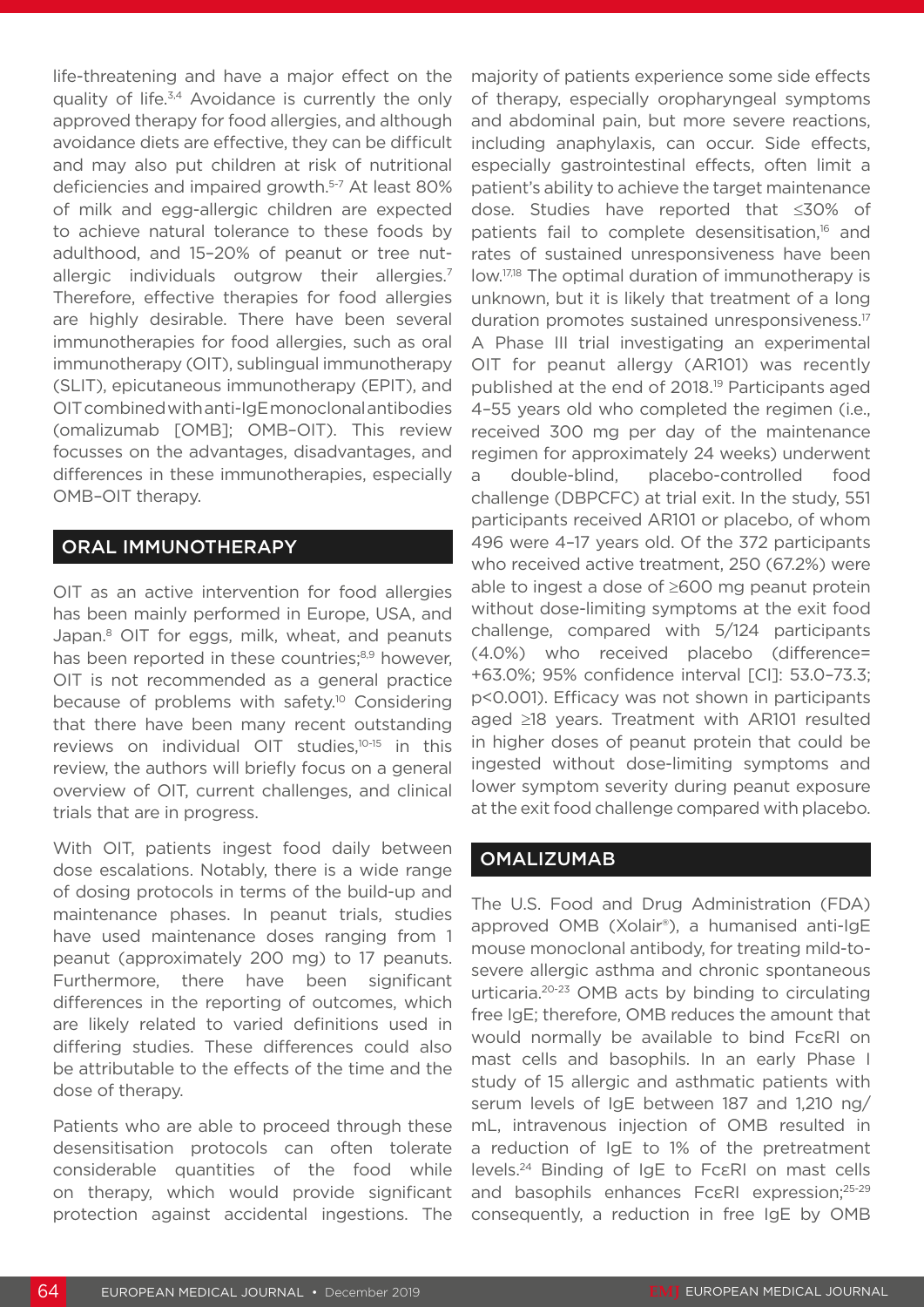leads to diminished FcεRI expression on the surface of mast cells, basophils, and dendritic cells.24,29-31 In a previous study, treatment of atopic individuals with OMB for 3 months reduced FcεRI expression in basophils by 97% from 220,000 to 8,300 receptors per basophil.<sup>24</sup> An *in vitro* study with *in situ*-matured mast cells from human skin showed that IgE-dependent enhancement of FcεRI on human skin mast cells was prevented and reversed by OMB.<sup>29</sup> In this study, OMB prevented upregulation of FcεRI by 90% when added simultaneously with polyclonal IgE at a molar ratio of 2.9 (OMB to IgE). Additionally, OMB dose-dependently decreased FcεRI expression in human skin mast cells when added to cultures after FcεRI had already been upregulated with IgE, which suggested that OMB could disassemble preformed IgE–FcεRI complexes; this was later confirmed with a cell-free system and human basophils.32,33 The efficacy and safety of OMB as a treatment against allergic asthma and urticaria have clearly been demonstrated, including as an add-on therapy with traditional treatments, such as glucocorticoids.20,21 The therapeutic potential of OMB in other IgE-mediated disorders in which Fc $\epsilon$ RI plays a role, including food allergies, 34-36 allergic rhinitis,<sup>37,38</sup> and atopic dermatitis,<sup>39,40</sup> has also been shown. However, OMB is not available for children with severe bronchial asthma with >1,500 IU/mL of total IgE, those <6 years old, and those with severe food allergies. The effect of OMB in bronchial asthma was reported to be related to free IgE levels.<sup>41</sup> In patients with high IgE levels (>1,500 IU/mL), high-volume OMB administration is required to maintain low free IgE concentrations (≤10 ng/mL). The maximum doses administered are limited by the product of IgE levels, body weight, and age. This explains why OMB is not available for patients with high IgE levels.

## OMALIZUMAB COMBINED WITH ORAL IMMUNOTHERAPY FOR FOOD ALLERGIES

### Milk Allergies

In 2011, OMB–OIT was administered to 13 patients with severe cow's milk (CM) allergy in the USA.<sup>42</sup> The OMB–OIT combination was efficacious in 11/13 patients; this finding suggests that OIT can be escalated more rapidly when combined

with OMB, although adverse reactions are still relatively common.

Wood et al.43 studied the addition of OMB or placebo to open-label milk OIT. Open-label milk OIT was initiated after 4 months of OMB/placebo with escalation to maintenance over 22–40 weeks, followed by daily maintenance dosing to 28 months. At Month 28, OMB was discontinued, and subjects who passed an oral food challenge (OFC) continued OIT for 8 weeks. After this time, OIT was discontinued with a rechallenge at Month 32 to assess sustained unresponsiveness (SU), which was defined as the ability, after several months of OIT and subsequent avoidance of consuming the offending food for 4–8 weeks, to consume 2–4 g of the offending food allergen without developing clinically significant symptoms.44 At Month 28, 24 (88.9%) OMBtreated subjects and 20 (71.4%) placebo-treated subjects passed the 10 g 'desensitisation' OFC (p=0.18). At Month 32, SU was achieved by 48.1% of subjects in the OMB group and 35.7% of subjects in the placebo group (p=0.42). Adverse reactions were markedly reduced during OIT escalation in OMB-treated subjects for percentages of doses per subject provoking symptoms (2.1% versus 16.1%; p=0.0005), doserelated reactions requiring treatment (0.0% versus 3.8%; p=0.0008), and doses required to achieve maintenance (198 versus 225; p=0.008). The study by Wood et al.<sup>43</sup> reported significant improvements in measurements of safety, but not in outcomes of efficacy (desensitisation and SU).

A pilot study with OIT in combination with OMB was planned, which has been accepted as a treatment for severe asthma, and reported successful desensitisation in a boy with severe CM allergy.<sup>45</sup> On the basis of these observations, a pilot study to evaluate the efficacy and safety of OIT combined with 24 weeks of OMB for inducing desensitisation in children with a CM allergy compared with an untreated group was conducted.46 This study was a prospective, randomised, controlled trial in which 16 patients (aged 6–14 years) with high IgE levels and CM were enrolled. Patients were randomised 1:1 to receive OMB–OIT (treated group) or they were untreated (untreated group). The primary outcome was induction of desensitisation at 8 weeks after OMB was discontinued in the treated group and at 32 weeks after study entry. None of the 6 children in the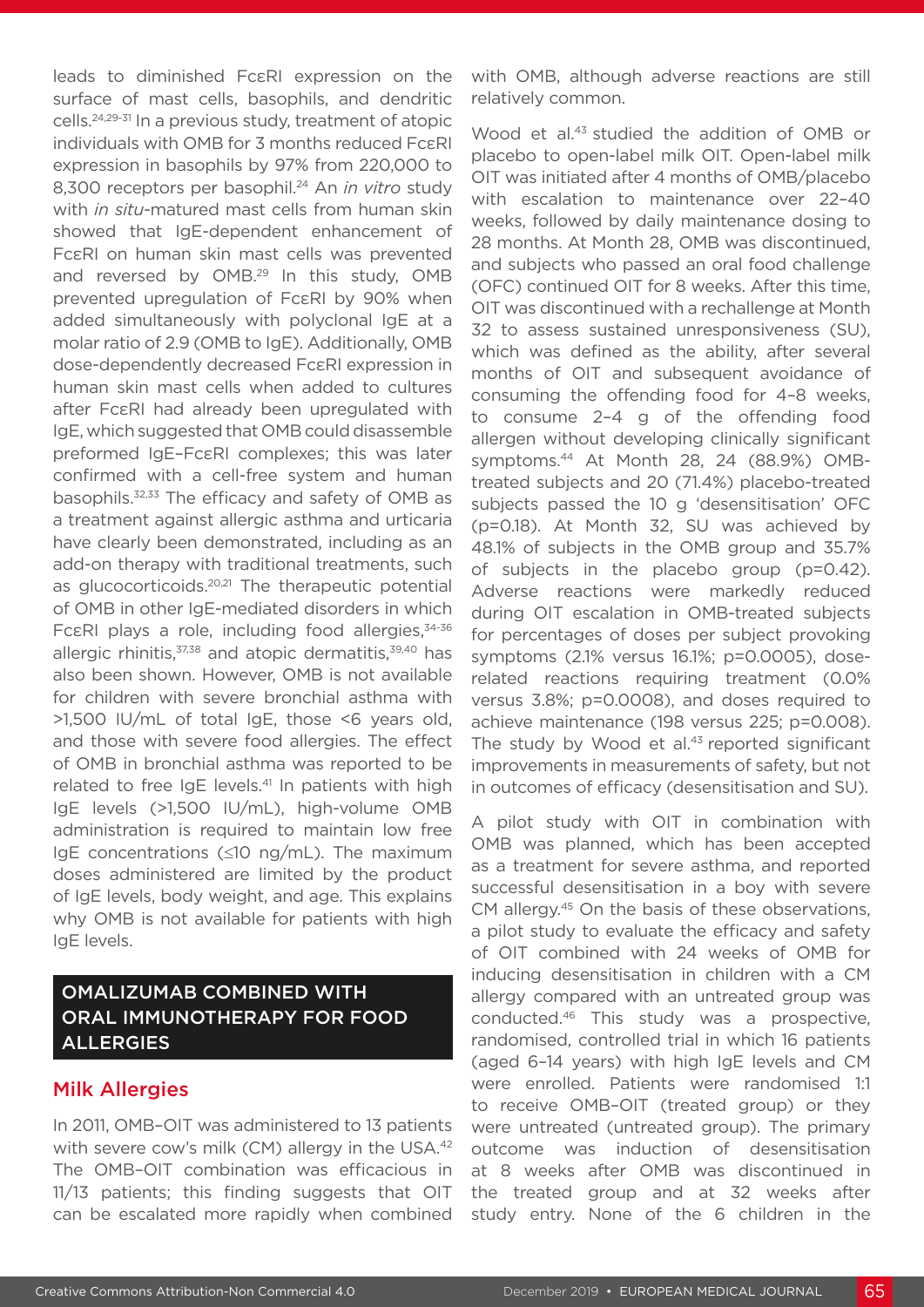untreated group developed desensitisation to CM, but all of the 10 children in the treated group achieved desensitisation (p<0.001). A significantly decreased wheal diameter in response to a skin prick test using CM was found in the treated group (p<0.050). These data suggest that OIT combined with OMB using microwave-heated CM may help to induce desensitisation for children with a high-risk CM allergy. The results of this randomised trial suggest that patients with high specific milk IgE levels are more likely to develop allergic symptoms after stopping OMB than those whose IgE levels are not high. Future studies regarding the therapeutic duration and dosages of OMB administration are required.

#### Non-milk Allergies

A pilot trial of peanut OMB–OIT was reported in 2013 and its efficacy was reported in 12/13 patients.<sup>47</sup> In a recent study, MacGinnitie et al.<sup>48</sup> reported a randomised, controlled trial on OMB– OIT with peanuts. In the study, 37 subjects were randomised to OMB (n=29) or placebo (n=8). After 12 weeks of treatment, subjects underwent a rapid 1-day desensitisation of ≤250 mg of peanut protein, followed by weekly increases of ≤2,000 mg. OMB was then discontinued and subjects continued on 2,000 mg of peanut protein. The subjects underwent an open challenge of 4,000 mg of peanut protein 12 weeks after stopping the study drug. If tolerated, subjects continued on 4,000 mg of peanut protein daily. The median peanut dose that was tolerated on the initial desensitisation day was 250.0 mg for OMBtreated subjects versus 22.5 mg for placebotreated subjects. Subsequently, 23/29 (79.0%) subjects who were randomised to OMB tolerated 2,000 mg of peanut protein 6 weeks after stopping OMB versus 1/8 (12.5%) subjects who received placebo (p<0.01). Furthermore, 23 subjects who received OMB versus 1 subject who received placebo passed the 4,000 mg food challenge. Overall reaction rates were not significantly lower in OMB-treated versus placebo-treated subjects (odds ratio: 0.57; p=0.15), although OMB-treated subjects were exposed to much higher peanut doses. OMB allows subjects with a peanut allergy to be rapidly desensitised over as little as 8 weeks of peanut OIT. In the majority of subjects, this desensitisation is sustained after OMB is discontinued.

Andorf et al.<sup>36</sup> reported anti-IgE treatment with OIT in multifood-allergic participants in a doubleblind, randomised, controlled trial at the end of 2017. Enrolled in the study were participants who were aged 4–15 years with multifood allergies and validated by double-blind, placebo-controlled food challenges to their offending foods. Inclusion criteria included a positive skin prick test of  $\geq$ 6 mm (wheal diameter,  $>$  the negative control). a food-specific serum IgE level >4 kU/L for each food, or both, and a positive DBPCFC at ≤500 mg of food protein. Exclusion criteria included eosinophilic oesophagitis and severe asthma. Participants were randomised 3:1 to receive multifood OIT for 2-5 foods, together with OMB (n=36) or placebo (n=12). Additionally, 12 individuals who fulfilled the same inclusion and exclusion criteria were included as controls. These individuals were not randomised and received neither OMB nor OIT. OMB or placebo was administered subcutaneously for 16 weeks once every 2 or 4 weeks and the doses administered were defined according to the manufacturer's instruction. OIT started at Week 8 and continued before the DBPCFC at Week 36. On the initial dose-escalation day, patients received an initial dose of 5 mg food protein (divided equally among the number of foods included), with increasing doses administered every 30 minutes until reaching 1,250 mg or a maximum-tolerated dose. The participants then continued selfadministration of the combined OIT at the maximum-tolerated dose at home, returning every 2–4 weeks for an increase in their daily dose (build-up phase). When participants reached the maintenance dose of 2 g per food, this dose was maintained daily (maintenance phase) until the food challenge at Week 36. The primary endpoint was the proportion of participants who passed a double-blind, placebo-controlled food challenge to 2 g protein from ≥2 of their offending foods. A total of 165 participants were assessed for eligibility of whom 84 did not meet the inclusion criteria and 21 declined to participate. The authors enrolled and randomised 48 eligible participants and the remaining 12 patients were included as nonrandomised, untreated controls. At Week 36, a significantly greater proportion of participants in the OMB group (30/36 [83%]) than those in the placebo group (4/12 [33%]) passed DBPFC (odds ratio: 10.0; 95% CI: 1.8–58.3; p=0.0044). All participants completed the study and there were no serious or severe (Grade 3 or worse)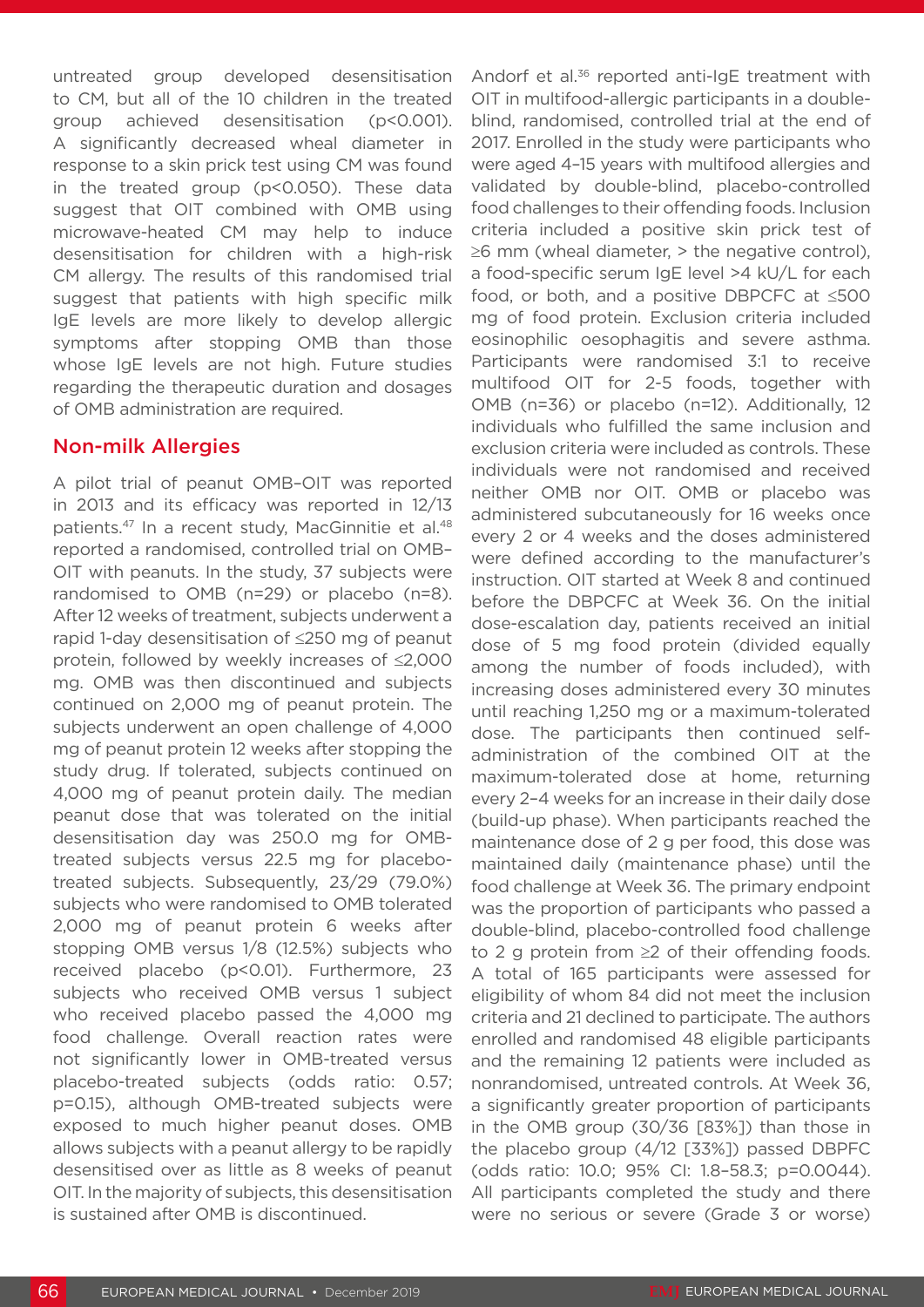adverse events. Participants in the OMB group had a significantly lower median per-participant percentage of oral immunotherapy doses associated with any adverse events compared with the placebo group (27% versus 68%; p=0.0082). The most common adverse events in both groups were gastrointestinal events. In multifood-allergic patients, OMB enabled safe and rapid desensitisation. The above-described clinical trials are shown in Table 1. Randomised clinical trials and blinded trials were performed in 4/5 trials and 3/5, respectively; from these, 2/5 trials evaluated SU. In multifood and CMallergic patients, OMB enabled safe and rapid desensitisation; whereas in multifood patients, OMB was efficacious, but not in CM patients. In the trial, OMB combined with OIT in patients with a CM allergy was efficacious in CM desensitisation compared with untreated patients with a CM allergy. Taken together, these five trials suggest that OMB is efficacious for desensitisation without severe adverse symptoms during OMB administration.

## IMMUNOTHERAPIES WITHOUT ORAL IMMUNOTHERAPY FOR FOOD ALLERGIES

SLIT is generally used for allergic rhinitis provoked by an environmental allergen. SLIT for treating food allergies has largely concentrated on peanuts, whereas other foods studied include milk and hazelnuts, as well as peaches and kiwifruit. A double-blind, placebo-controlled study assessed peanut SLIT compared with placebo for 12 months in 18 children.<sup>49</sup> The treatment group allowed intake of 20 times more peanut protein than in the placebo group, with a median dose of 1,710 mg compared with 85 mg (p=0.011). SLIT appeared to be safe and relatively well tolerated, and its main side effects were largely oropharyngeal. A randomised, double-blind, placebo-controlled study evaluated 40 patients and compared peanut SLIT with placebo.<sup>50</sup> The initial active SLIT subjects were treated to Week 44 with ≤1,386 μg of peanut protein SLIT daily.

| Reference                                     | Nadeau et al., 40<br>2011      | Wood et al., <sup>43</sup><br>2016                                                                                               | Takahashi et al., 46<br>2017                                                               | MacGinnities et<br>al., 48 2017                                                    | Andorf et al., <sup>36</sup><br>2018                                                                              |
|-----------------------------------------------|--------------------------------|----------------------------------------------------------------------------------------------------------------------------------|--------------------------------------------------------------------------------------------|------------------------------------------------------------------------------------|-------------------------------------------------------------------------------------------------------------------|
| Design                                        | Milk OIT with<br>OMB           | Milk OIT with<br>OMB or w/o OMB                                                                                                  | Milk OIT<br>with OMB or<br>untreated                                                       | Peanut OIT with<br>OMB or w/o OMB                                                  | Multifood OIT<br>with OMB or w/o<br>OMB                                                                           |
| Allergen                                      | Cow's milk                     | Cow's milk                                                                                                                       | Cow's milk                                                                                 | Peanut                                                                             | Multiple (2-5)                                                                                                    |
| Age (years)                                   | $7 - 17$                       | $7 - 32$                                                                                                                         | $6 - 14$                                                                                   | $7 - 25$                                                                           | $4 - 15$                                                                                                          |
| Sample size<br>(OMB-OIT; OIT or<br>untreated) | (11)                           | (27;28)                                                                                                                          | (10;6)                                                                                     | (29;8)                                                                             | (36;12)                                                                                                           |
| Maintenance<br>dose(g)                        | 2.0                            | 3.3                                                                                                                              | 6.0                                                                                        | 2.0                                                                                | 2.0 of each<br>allergen                                                                                           |
| Duration (OMB)                                | 16 W                           | 28 M                                                                                                                             | 24 W                                                                                       | 20 W                                                                               | 16 W                                                                                                              |
| Duration (OIT)                                | 24 W                           | 26 M                                                                                                                             | 24 W                                                                                       | 14 W                                                                               | 12 W                                                                                                              |
| Results                                       | 82.0% achieved<br>$DS$ to $2q$ | 48.0% achieved<br>SU (OMB-OIT);<br>37.0% achieved<br>SU (OIT) to 10<br>g, but AE were<br>significantly<br>reduced in OMB-<br>OIT | 100.0% achieved<br>DS SU (OMB-<br>OIT); 0.0%<br>achieved DS<br>(untreated<br>group) to 2 g | 79.0% achieved<br>SU (OMB-OIT);<br>12.5% achieved<br>SU (w/o OMB-<br>$O(T)$ to 2 g | 83.0% achieved<br>SU (OMB-OIT);<br>33.0% achieved<br>$SU(OIT)$ to 2 g<br>for $\geq$ 2 of their<br>offending foods |

#### Table 1: Summaries of clinical trials.

DS: desensitisation; M: months; OIT: oral immunotherapy; OMB: omalizumab; OMB–OIT: oral immunotherapy combination with omalizumab; SU: sustained unresponsiveness; W: weeks; w/o: without.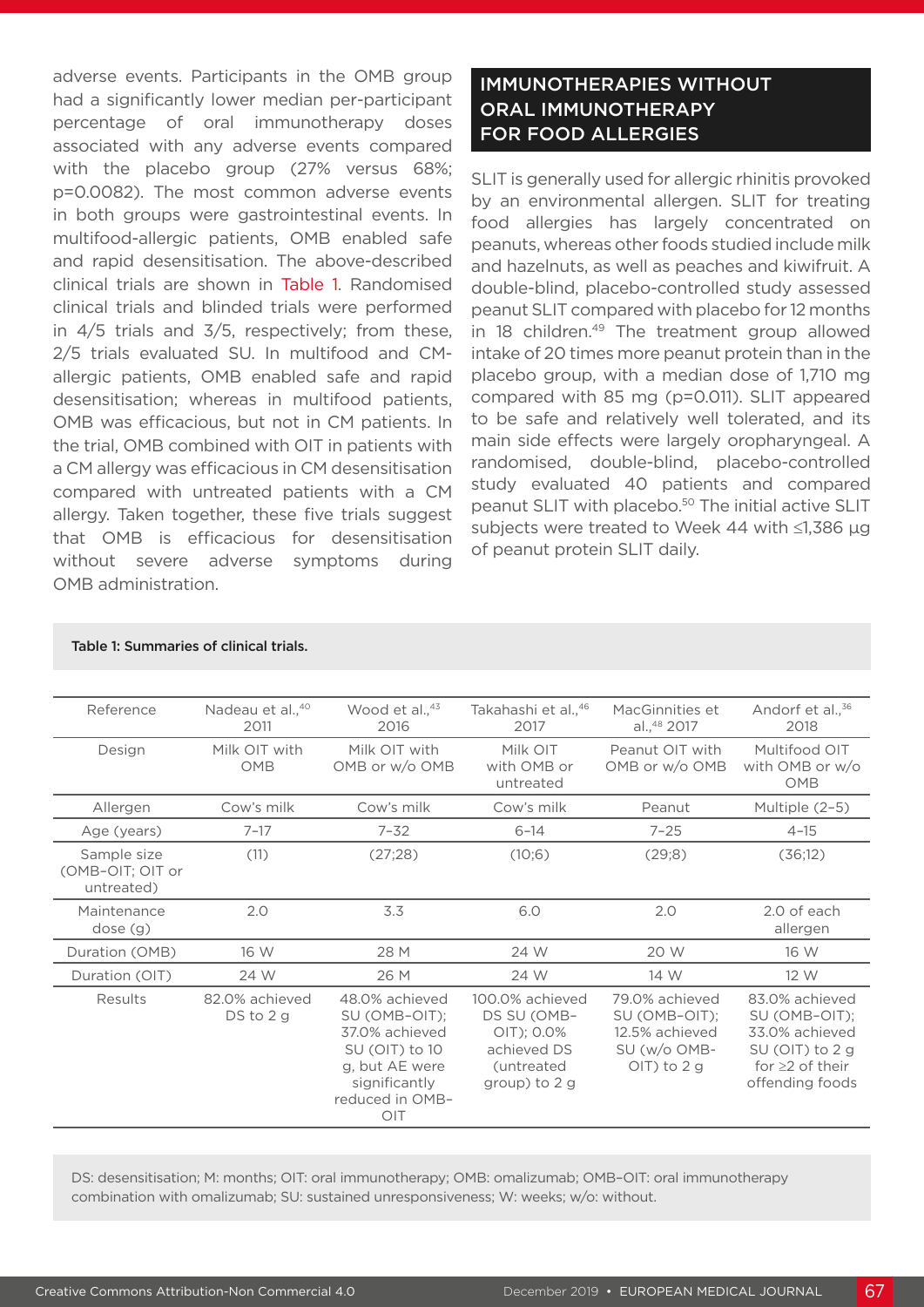At Week 44, peanut SLIT and placebo subjects completed a 5 g OFC and were unblinded, while placebo crossover subjects after unblinding at Week 44 were escalated to a higher dose peanut SLIT ≤3,696 μg daily (designated the high dose crossover group; the original peanut SLIT group maintained a maximum dose of 1,386 μg of peanut protein). After 44 weeks, 14/20 patients who received active treatment were considered responders. Of these patients, 3/20 patients who received placebo were considered responders. In the active treatment group, the median consumed dose increased from 3.5 to 496.0 mg at 44 weeks and this increased further to 996.0 mg at 65 weeks. Dose-related symptoms were reported for 18.3% of doses in the high-dose crossover subjects following 44 weeks of active therapy and for 18.1% doses received by peanut SLIT subjects following 44 weeks of active therapy. No subjects had severe dosing related symptoms and no dosing related reaction required treatment with epinephrine. A 3-year follow-up showed that 50% of patients had discontinued therapy<sup>51</sup> and  $4/37$  (10.8%) patients were desensitised to 10 g of peanut powder and achieved SU as measured by an OFC after 8 weeks off SLIT. Thus, peanut SLIT induced a modest level of desensitisation and had an excellent long-term safety profile. However, most patients discontinued therapy by the end of Year 3, and only 10.8% of subjects achieved sustained unresponsiveness. The reasons for discontinuation after 3 years might be explained by the difficulty of maintaining daily therapies, mild oral discomfort (17.8% of doses), and a lack of robust responses as measured during OFC.

Two randomised studies have compared SLIT with OIT. One double-blinded, placebo-controlled trial evaluated peanut SLIT compared with peanut OIT.52 The SLIT maintenance dose was 3.7 mg and the OIT maintenance dose was 2,000 mg during a 12-month trial. The OIT group showed a much greater scale of change (141-fold increase) compared with the SLIT group (22-fold increase). The OIT group was more likely to have more severe reactions than the SLIT group.

Another study assessed milk SLIT with milk SLIT followed by OIT with 60 weeks of maintenance therapy in 30 patients.<sup>53</sup> In the study, 14/20 patients who received OIT passed an OFC with 8 g of milk compared with 1/10 patients who received SLIT (p=0.002). Patients who received OIT were more likely to have systemic adverse events compared with patients who received SLIT.

EPIT delivers even smaller dosages of the antigen than does SLIT. EPIT appears to be a relatively safe form of immunotherapy. A recent Phase III, multicentre, randomised, double-blind, placebo-controlled trial<sup>54</sup> conducted EPIT for the treatment of peanut allergy. Participants included peanut-allergic children (aged 4–11 years [n=356] without a history of severe anaphylactic reaction) developing objective symptoms during a DBPCFC at an eliciting dose of ≤300 mg peanut protein. Daily treatment was with a peanut patch containing 250 μg peanut protein (n=238) or placebo (n=118) for 12 months. In this randomised clinical trial of 356 peanut-allergic children, differences in the treatment response rate (percentage of participants meeting a defined eliciting dose to peanut challenge) after 12 months of treatment with peanut-patch therapy was statistically significant compared with placebo (35.3% versus 13.6%), but did not meet a prespecified criterion (15.0% lower bound of the CI) for a positive trial result. The EPIT study reported a statistically significant response in peanut-allergic children compared with placebo, but the study did not meet a component of the primary outcome.

### CURRENT STATUS AND FUTURE PROSPECTS

The efficacy and risk of each immunotherapy is shown in Figure 1. OIT has shown the greatest promise for efficacy in terms of the amount of protein that can be ingested. However, OIT has less tolerability and a less favourable safety profile compared with SLIT and EPIT. EPIT offers the least protection but has the best safety and tolerability profile. Investigation is currently underway for modified antigens that may be used for immunotherapy and for adjuncts that may help facilitate immunotherapy, including biologics such as anti-IgE therapy. The combination of OIT with OMB has extremely high medical costs. SLIT and EPIT are extremely safe and highly effective, but there have only been a small number of clinical trials, and thus their effectiveness is controversial. Additionally, only two modalities (AR101 from Aimmune Therapeutics, California, USA,<sup>19</sup> and Viaskin Peanut from DBV Technologies, France)<sup>54</sup> have completed fully powered Phase III studies and only AR101 is being reviewed by regulatory authorities at this time.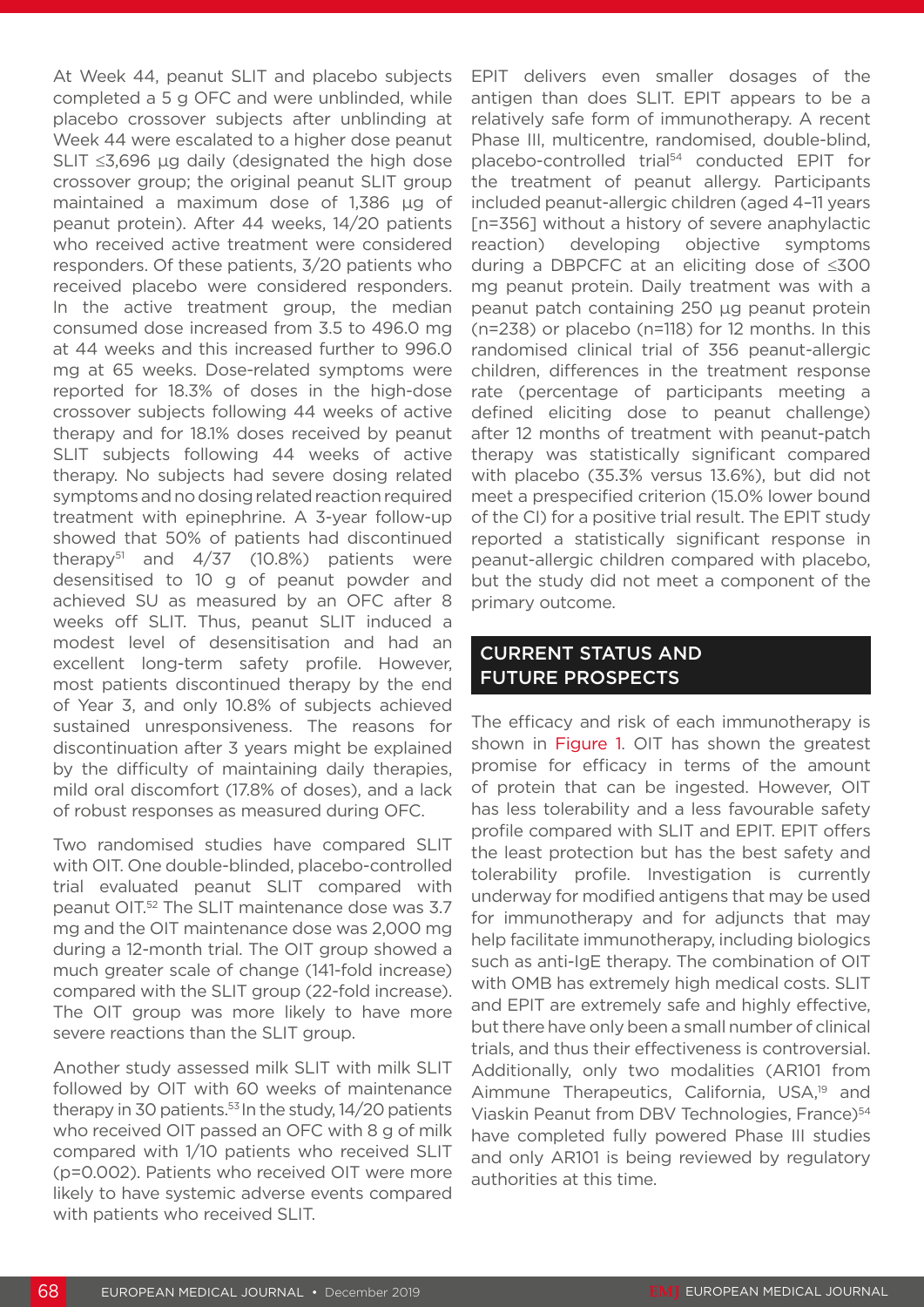

#### Figure 1: The efficacy and risk of oral immunotherapy, sublingual immunotherapy, epicutaneous immunotherapy, and oral immunotherapy combination with omalizumab.

EPIT: epicutaneous immunotherapy; OIT: oral immunotherapy; OMB: omalizumab; OMB–OIT: oral immunotherapy combination with omalizumab; SLIT: sublingual immunotherapy.

#### References

- Hobbs CB et al. Food allergies affect growth in children. J Allergy Clin Immunol Pract. 2015;3(1):133-4.
- 2. Nowak-Wegrzyn A, Sampson HA. Future therapies for food allergies. J Allergy Clin Immunol. 2011;127(3):558- 73.
- 3. Gupta RS et al. The prevalence, severity, and distribution of childhood food allergy in the United States. Pediatrics. 2011;128(1):e9-17.
- 4. Chafen JJ et al. Diagnosing and managing common food allergies: A systematic review. JAMA. 2010;303(18):1848-56.
- 5. Lieberman JA et al. Quality of life in food allergy. Curr Opin Allergy Clin Immunol. 2011;11(3):236-42.
- 6. Sicherer SH, Sampson HA. Food allergy. J Allergy Clin Immunol. 2010;125(2 Suppl 2):S116-25.
- Kim J et al. The effects of elimination diet on nutritional status in subjects with atopic dermatitis. Nutr Res Pract. 2013;7(6):488-94.
- 8. Feuille E, Nowak-Wegrzyn A. Allergen-specific immunotherapies for food allergy. Allergy Asthma Immunol Res. 2018;10(3):189-206.
- 9. Taniuchi S et al. Immunotherapy

for cow's milk allergy. Hum Vaccin Immunother. 2017;13(10):2443-51.

- 10. Sato S, et al. Nationwide questionnaire-based survey of oral immunotherapy in Japan. Allergol Int. 2018;67(3):399-404.
- 11. Wood RA. Food allergen immunotherapy: Current status and prospects for the future. J Allergy Clin Immunol. 2016;137(4):973-82.
- 12. Hussey Freeland DM et al. Advances in food allergy oral immunotherapy: Toward tolerance. Curr Opin Immunol. 2016;42:119-23.
- 13. MacGinnite A. Update on potential therapies for IgE-mediated food allergy. Curr Allergy Asthma Rep.  $2017:17(1):4$
- 14. Albin S, Nowak-Wegrzyn A. Potential treatments for food allergy. Immunol Allergy Clin North Am. 2015;35(1):77- 100.
- 15. Gernez Y, Nowak-Wegrzyn A. Immunotherapy for food allergy: Are we there yet? J Allergy Clin Immunol Pract. 2017;5(2):250-72.
- 16. Yee CSK, Rachid R. The heterogeneity of oral immunotherapy clinical trials: Implications and future directions. Curr Allergy Asthma Rep. 2016;16(4):25.
- 17. Jones SM et al. Long-term treatment with egg oral immunotherapy enhances sustained unresponsiveness that persists after cessation of therapy. J Allergy Clin Immunol. 2016;137(4):1117-27.
- 18. Vickery BP et al. Sustained unresponsiveness to peanut in subjects who have completed peanut oral immunotherapy. J Allergy Clin Immunol. 2014;133(2):468-75.
- 19. The PALISADE Group of Clinical Investigators. AR101 oral immunotherapy for peanut allergy. N Engl J Med. 2018;379:1991-2001.
- 20. Israel E, Reddel HK. Severe and difficult-to-treat asthma in adults. N Engl J Med. 2017;377:96576.
- 21. Pelaia C et al. Omalizumab, the first available antibody for biological treatment of severe asthma: More than a decade of real-life effectiveness. Ther Adv Respir Dis. 2018;12:1753466618810192.
- 22. Saini SS, Kaplan AP. Chronic spontaneous urticaria: The devil's itch. J Allergy Clin Immunol Pract. 2018;6(4):1097-106.
- 23. Maurer M et al. Omalizumab for the treatment of chronic idiopathic or spontaneous urticaria. N Engl J Med. 2013;368(10):924-35.